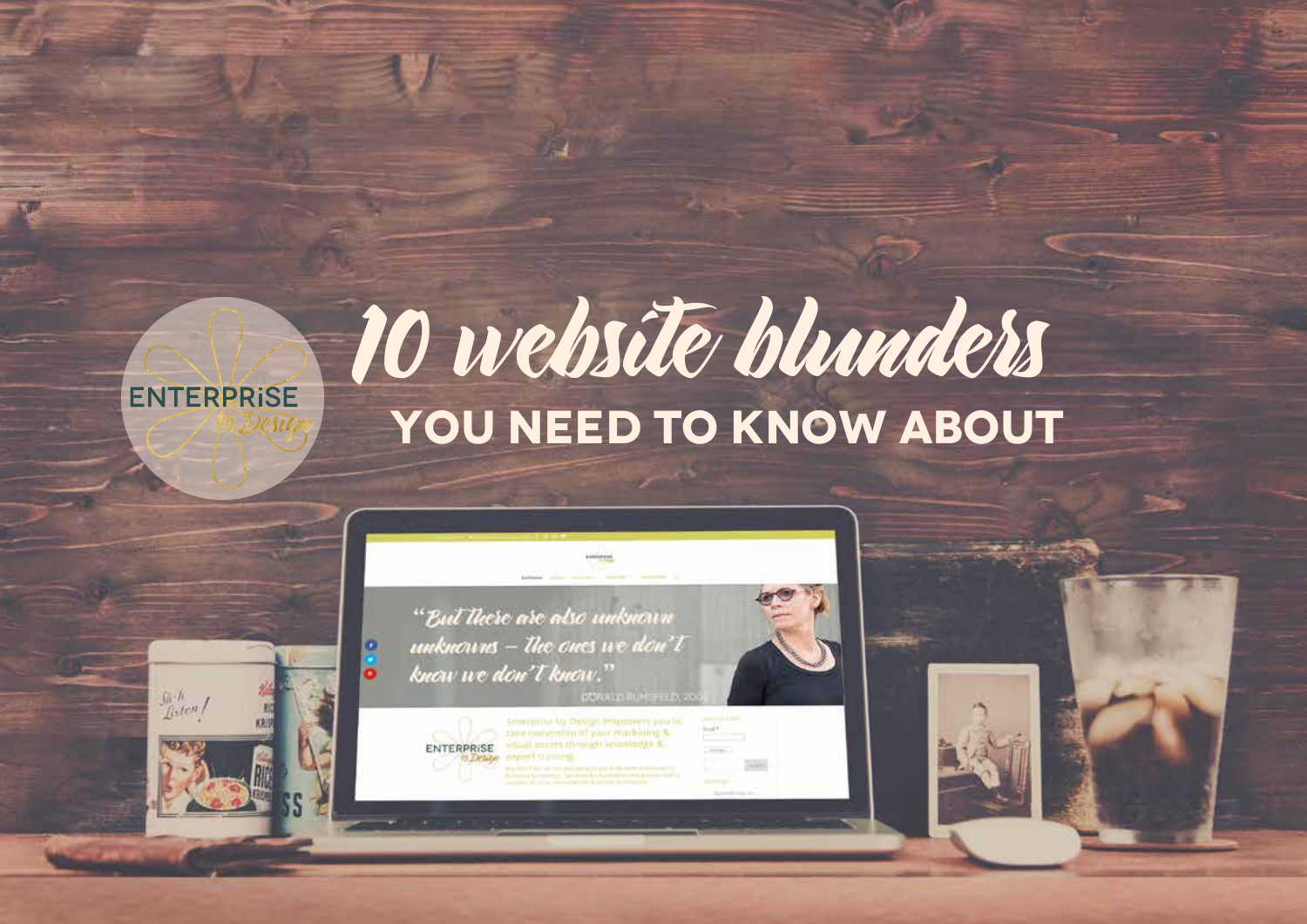Copyright © 2016 All rights reserved worldwide.

YOUR RIGHTS: This book is restricted to your personal use only. It does not come with any other rights.

**LEGAL DISCLAIMER:** This book is protected by international copyright law and may not be copied, reproduced, given away, or used to create derivative works without the publisher's expressed permission. The publisher retains full copyrights to this book.

The author has made every reasonable effort to be as accurate and complete as possible in the creation of this book and to ensure that the information provided is free from errors; however, the author/publisher/ reseller assumes no responsibility for errors, omissions, or contrary interpretation of the subject matter herein and does not warrant or represent at any time that the contents within are accurate due to the rapidly changing nature of the Internet.

Any perceived slights of specific persons, peoples, or organizations are unintentional.

The purpose of this book is to educate and there are no guarantees of income, sales or results implied. The publisher/author/reseller can therefore not be held accountable for any poor results you may attain when implementing the techniques or when following any guidelines set out for you in this book.

Any product, website, and company names mentioned in this report are the trademarks or copyright properties of their respective owners. The author/publisher/reseller are not associated or affiliated with them in any way. Nor does the referred product, website, and company names sponsor, endorse, or approve this product.

COMPENSATION DISCLOSURE: Unless otherwise expressly stated, you should assume that the links contained in this book may be affiliate links and either the author/publisher/reseller will earn commission if you click on them and buy the product/service mentioned in this book. However, the author/publisher/reseller disclaim any liability that may result from your involvement with any such websites/products. You should perform due diligence before buying mentioned products or services.

This constitutes the entire license agreement. Any disputes or terms not discussed in this agreement are at the sole discretion of the publisher.

#### **the small print**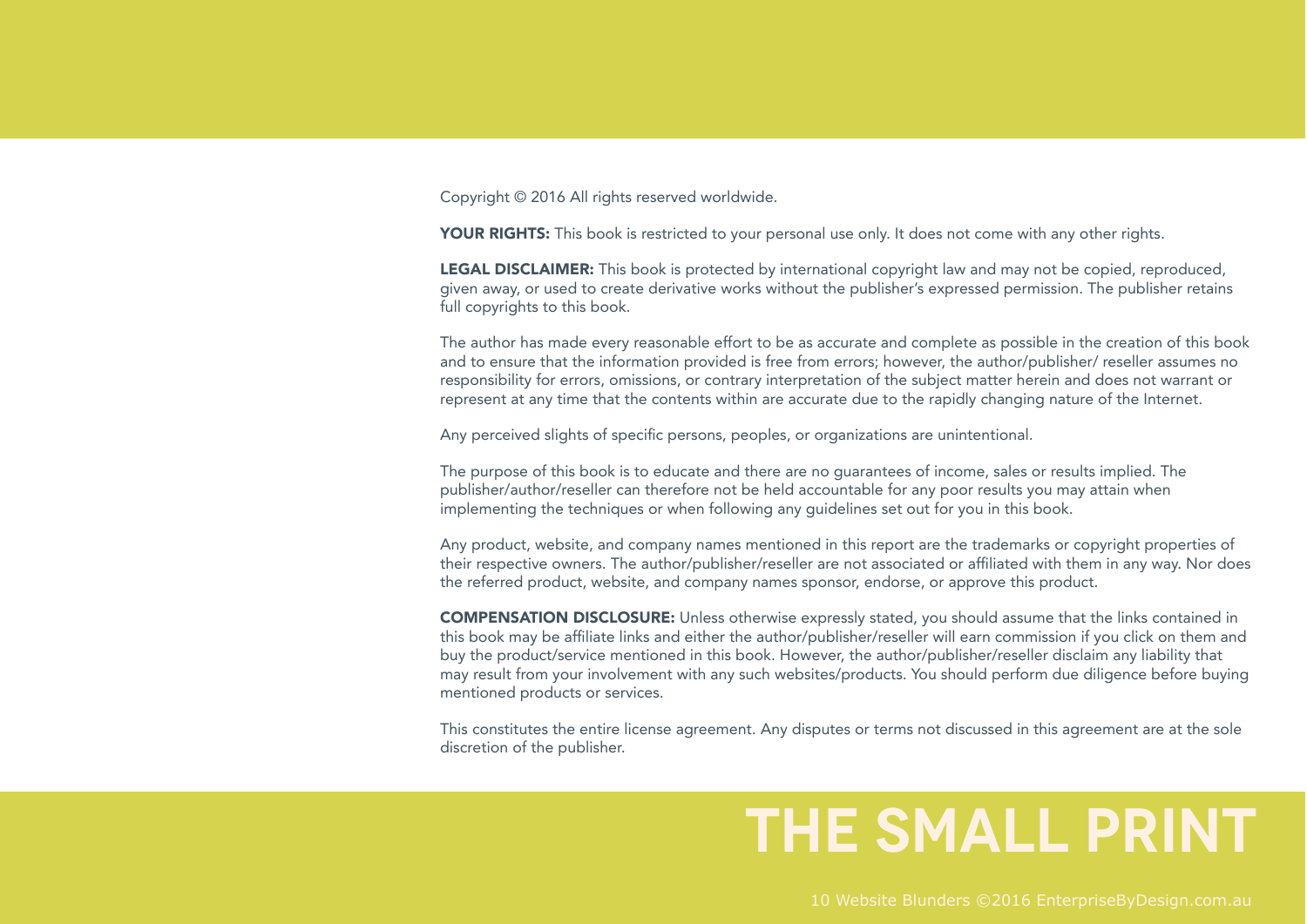Effective web design is complex! You have to think about mobile accessibility, design aesthetics, user friendliness, SEO, and so much more. When you consider just how many mistakes one could make and how dearly those mistakes could cost you in lost business … well, frankly it's just scary stuff!

The fact is, if you focus too much on any one element of web design, the other elements are going to suffer. You can't allow that to happen. It's important to be sure you're covering all the bases if you want to have a website that's effective at getting traffic and ultimately converting lookers into buyers.

In this guide, you're going to learn about some of the most common mistakes web designers make, and how you can avoid making them on your own website(s).

Remember, it's not all about SEO! If you neglect one aspect, your site isn't going to get the results you're hoping for.

So let's begin.

#### **Introduction**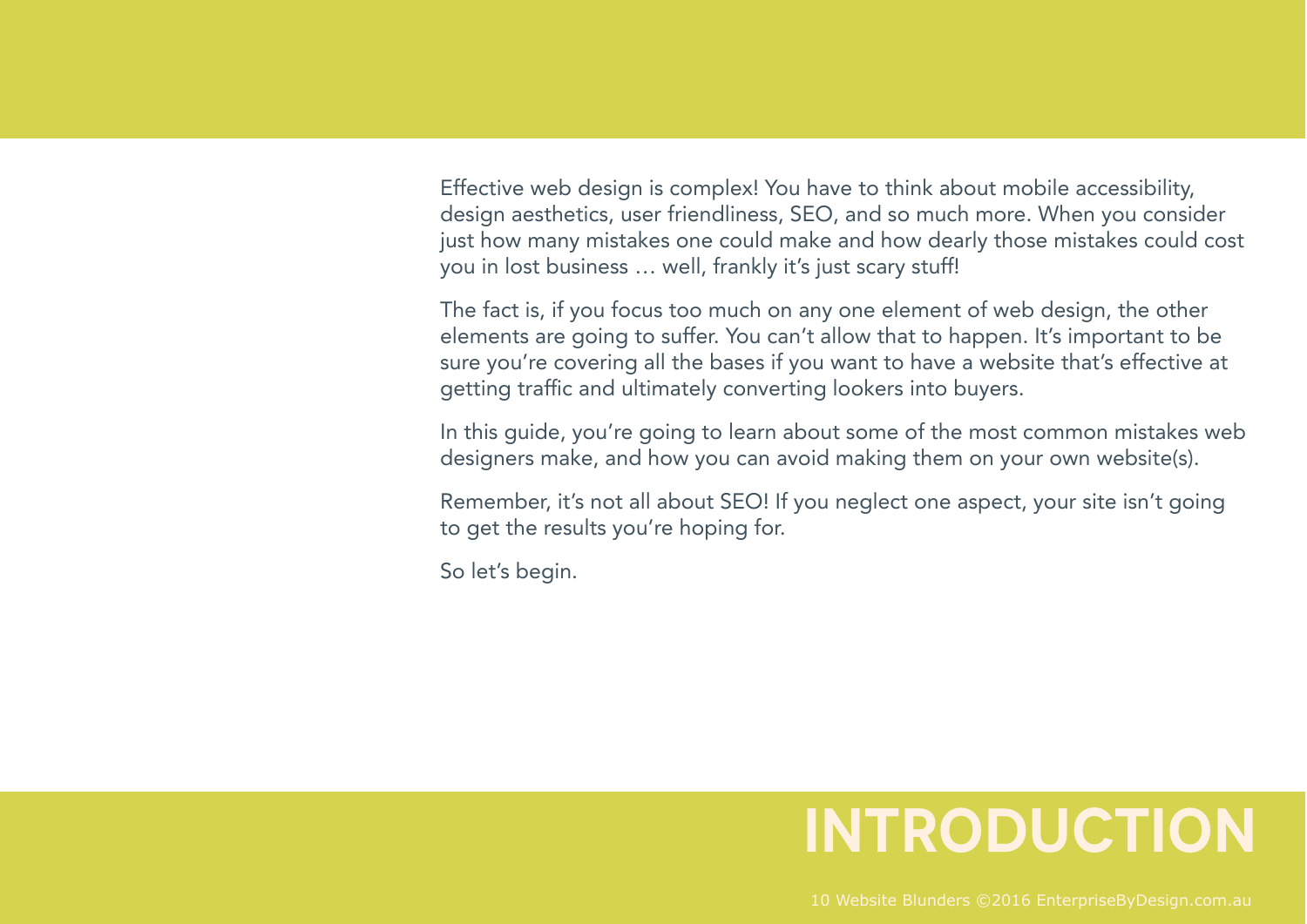## **PESKY ANIMATIONS**

Back in the 1990's and even the early 2000's, the use of animation and flash on websites was common. It was a way to jazz up websites and draw attention.

These tactics got overused and eventually became completely passé. Now, their use is a glaring signal that the person who made the website had absolutely no idea what they were doing (or that the site is ancient!).

With the proliferation of iPhones & Pads flash animations have become virtually redundant because flash content cannot be viewed natively on Mac mobile devices.

If you're animating your logo or trying to draw attention to a particular area of your website through animation, you're being lazy AND annoying your visitors. Stop it!

Use such tactics very judiciously, and only when necessary. Otherwise, you're just making your site run more slowly and getting on your visitors nerves.

That said, animations do serve a purpose a certain circumstances. They're brilliant for product information and demonstrations where a static image just won't convey complex information. For these use HTML5 & CSS or video. Used well, video is fast becoming an essential part of your marketing mix. Read more ...

>> https://www.bluehost.com/blog/educational/6-reasons-why-you-should-usevideo-on-your-business-website-5453/

#### **MISTAKE #1**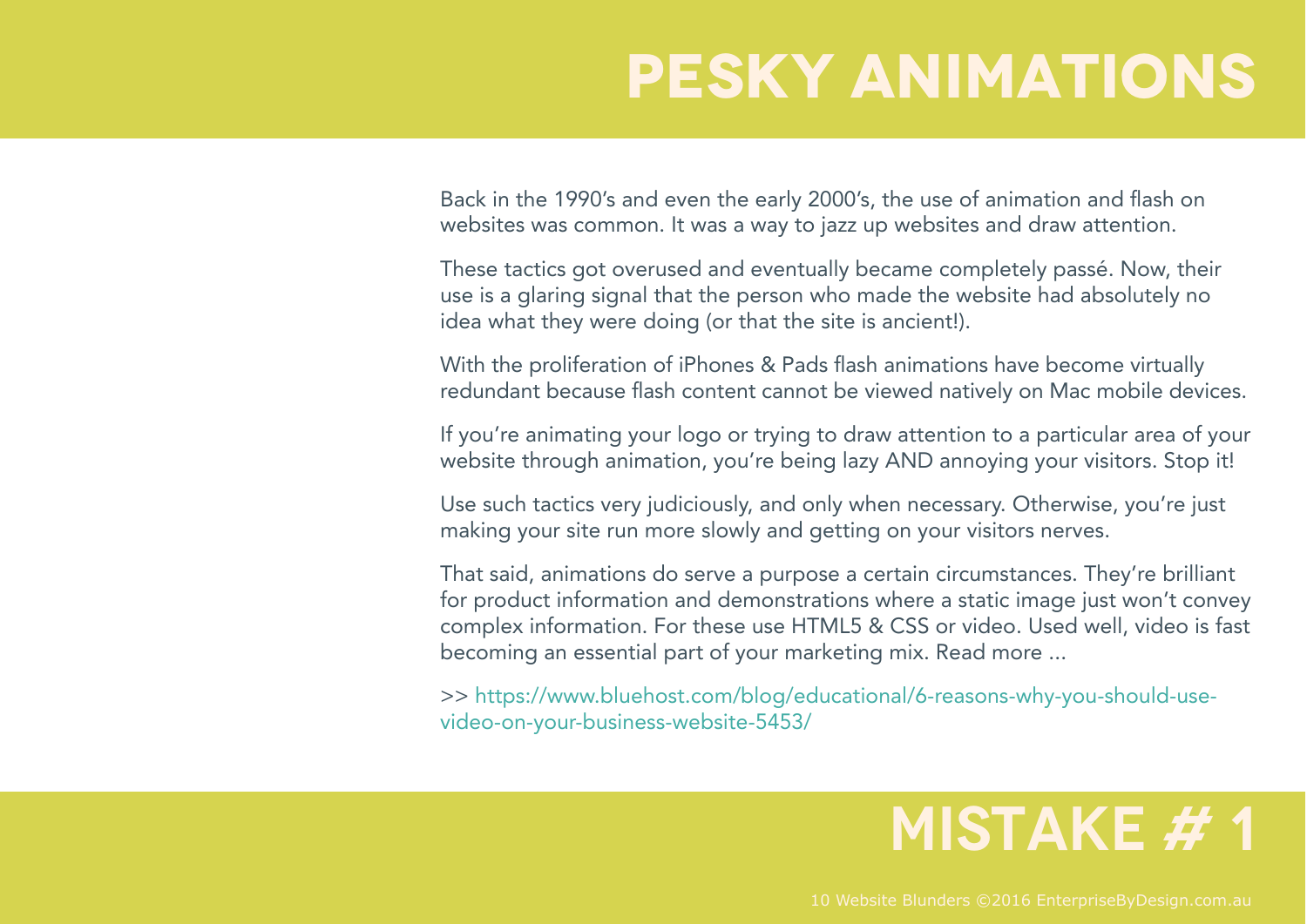## **COLOUR MISH-MASH**

Another huge mistake people make when designing for the web is choosing colours that don't work together or that severely clash and look terrible together. This could end up frustrating visitors to the point that they leave your site. At the very least, this hurts conversions.

I'm assuming you have a brand manual ... Yes? Of course you do!

Not only should you choose colours that are aesthetically pleasing, but you should be careful to use colours that work psychologically with your website's theme. Believe it or not, colours can actually have specific effects on the human brain. For example, most fast food franchises use the colour red in their restaurants because red can make people feel hungrier. This causes them to order more food than they really ought to, because they think they are hungrier than they actually are. (think Red Roster, Kentucky Fried & McDonalds).

If you want to learn more about how colours work psychologically, you can check out this article >> http://www.entrepreneur.com/article/233843

or read about brand manuals here ... https://designschool.canva.com/

Finally, be wary of using black backgrounds unless you're a goth!

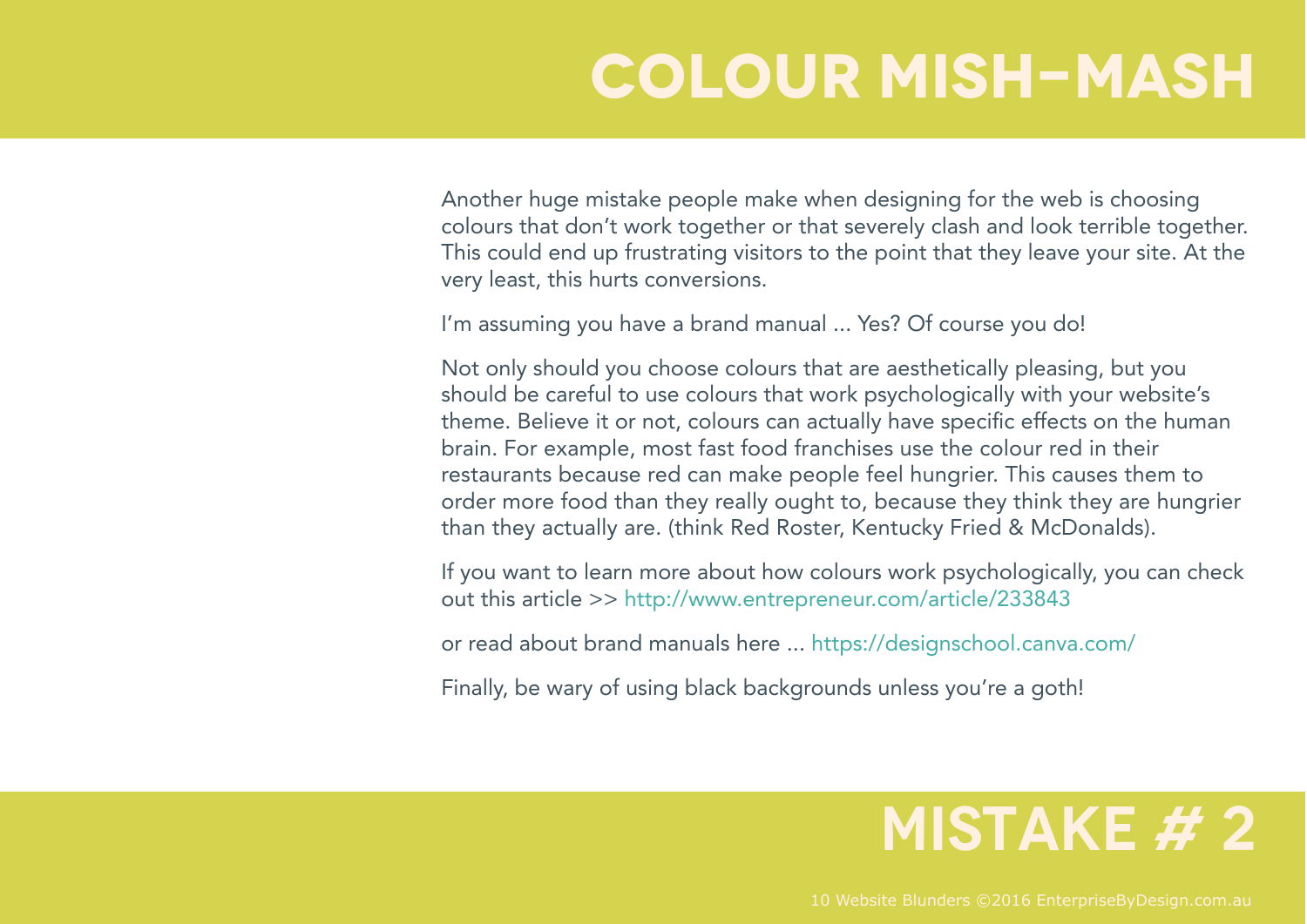## **WHOOPSIE USE OF FontS**

Fonts can make or break a design, and unfortunately lots of people just go overboard with them, or they use the wrong ones. This is where a brand manual becomes your bible!

Some designers actually become semi-obsessed with fonts. They may have thousands of fonts on their system (which is a bad idea in itself, because the more fonts you have, the slower your system runs) and they may want to use as many of those fonts as they can in every design they create. The rule of thumbs is 3 font families MAXIMUM! Personally I generally stick to 2.

Every font you use should have a specific purpose. Don't use something like a cursive font or (heaven forbid) Comic Sans for the body copy on your site. This is this not a good look aesthetically & it also makes it harder to read the text. Use easy-to-read fonts like Helvetica, Arial, or Verdana.

You can get a little more creative when it comes to your logo and headlines, but you should still make sure that:

1. The fonts are easy to read, AND...

2. The fonts work for your niche. (For example, don't use fancy script fonts on a masculine website, or huge, garish fonts on a feminine one.)

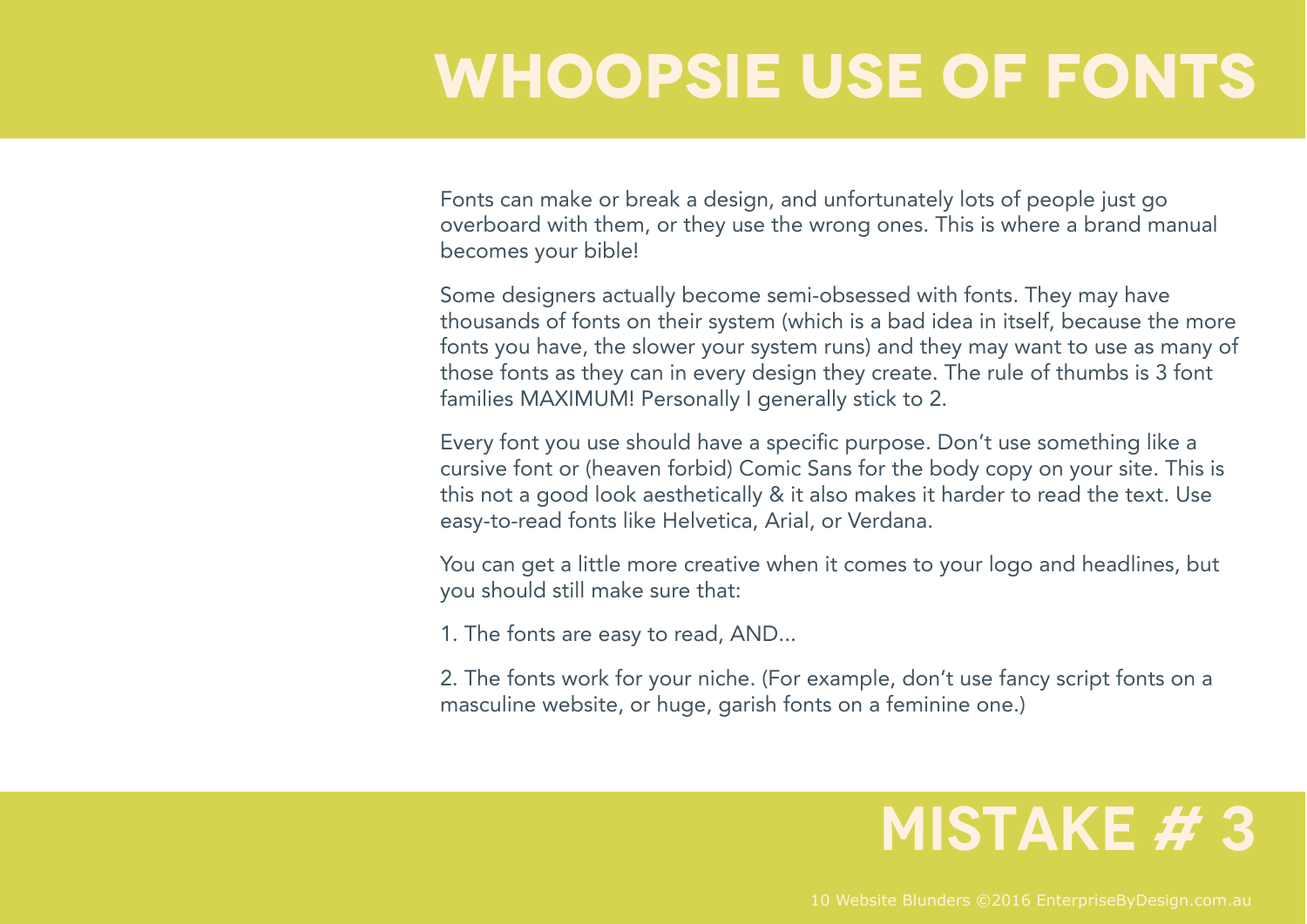### **SEO TRAGEDY**

Every website (except perhaps those that are specifically set up to be private, which can be blocked with a password or robots.txt) needs search engine traffic. Otherwise, why even be online in the first place?

It's sad but true that a lot of web designers focus too much on the way a site looks and they forget to make sure the site is capable of getting traffic! (The prettiest website in the world isn't going to do you any good at all if no one ever sees it!)

Yes, your site should be attractive. And yes, your site should be user friendly. But you must ensure that search engines can properly find and index your content. This requires using proper silo structure and making sure your navigation links are easy for search engines to find.

Oh & be sure to tell Google where to find your site map.

Here's some information on the silo structure:

>> http://www.bruceclay.com/seo/silo.htm

My favourite SEO guru is Kate Toon you can find her website here. She runs a 10 day SEO challenge & a very popular SEO course.

♥ http://www.therecipeforseosuccess.com.au

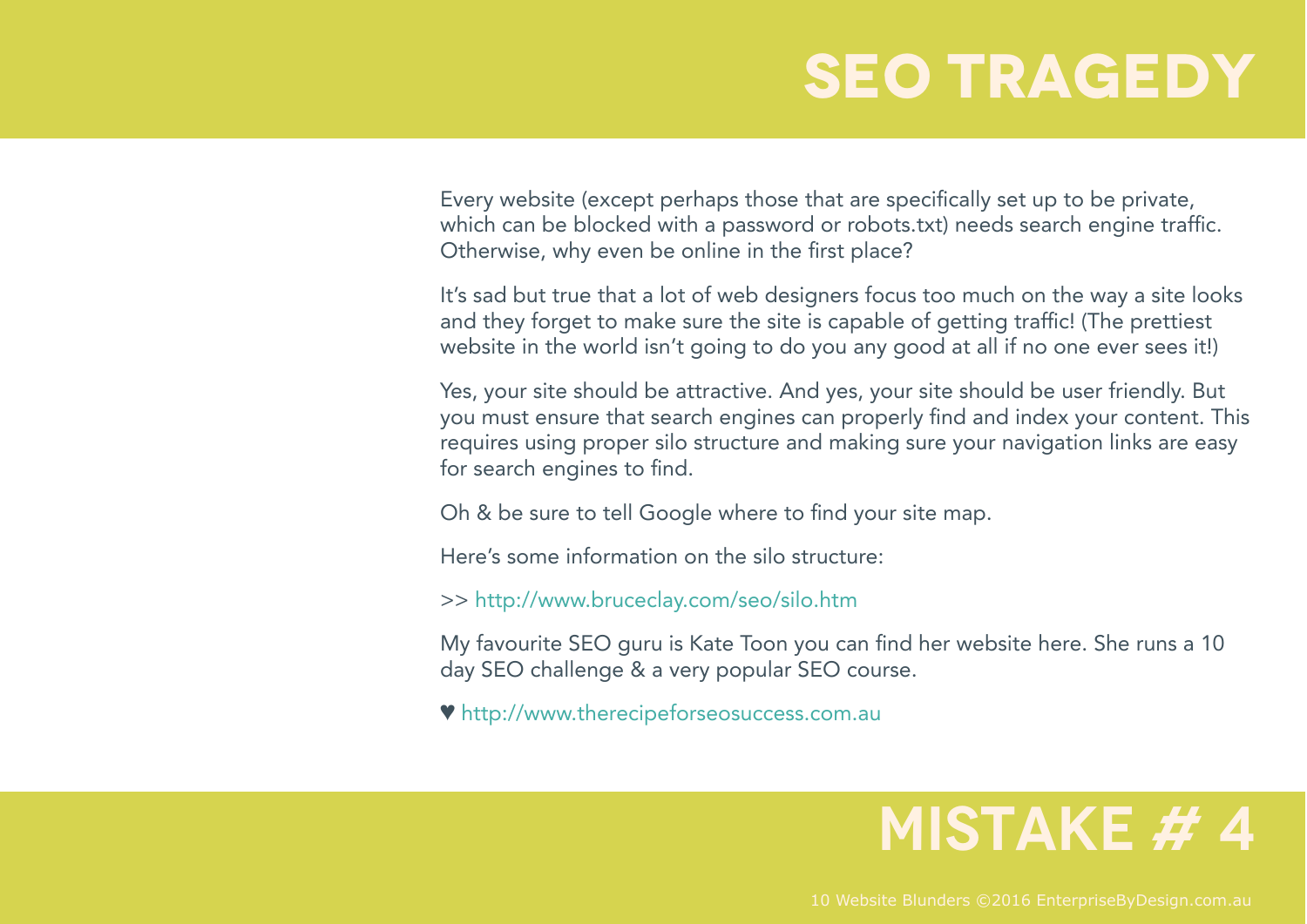## **Mobile FriendlESS**

Let's face it. Mobile is here to stay. Up to 90% of a given website's traffic may be mobile these days, and that number is still rising. The personal computer is rapidly losing ground.

Most people use computers for things like writing documents and for working, but when it comes to browsing, more and more people are using tablets and smart phones because they can be used anywhere.

Plus, as of April 2015, mobile friendliness is one of the factors Google uses to determine rankings. If your site isn't mobile friendly, your rankings are likely to plummet unless all your other ranking factors are just phenomenal.

If you're using WordPress, you can make your site mobile friendly by simply choosing a mobile friendly (also known as responsive) theme.

♥ I love the DIVI theme from Elegant themes, it is really easy to use, very flexible & there are lots of support groups on FB if you run into trouble.

Quick bite videos: install a theme & install a plugin.

read more >> https://www.google.com/webmasters/tools/mobile-friendly/

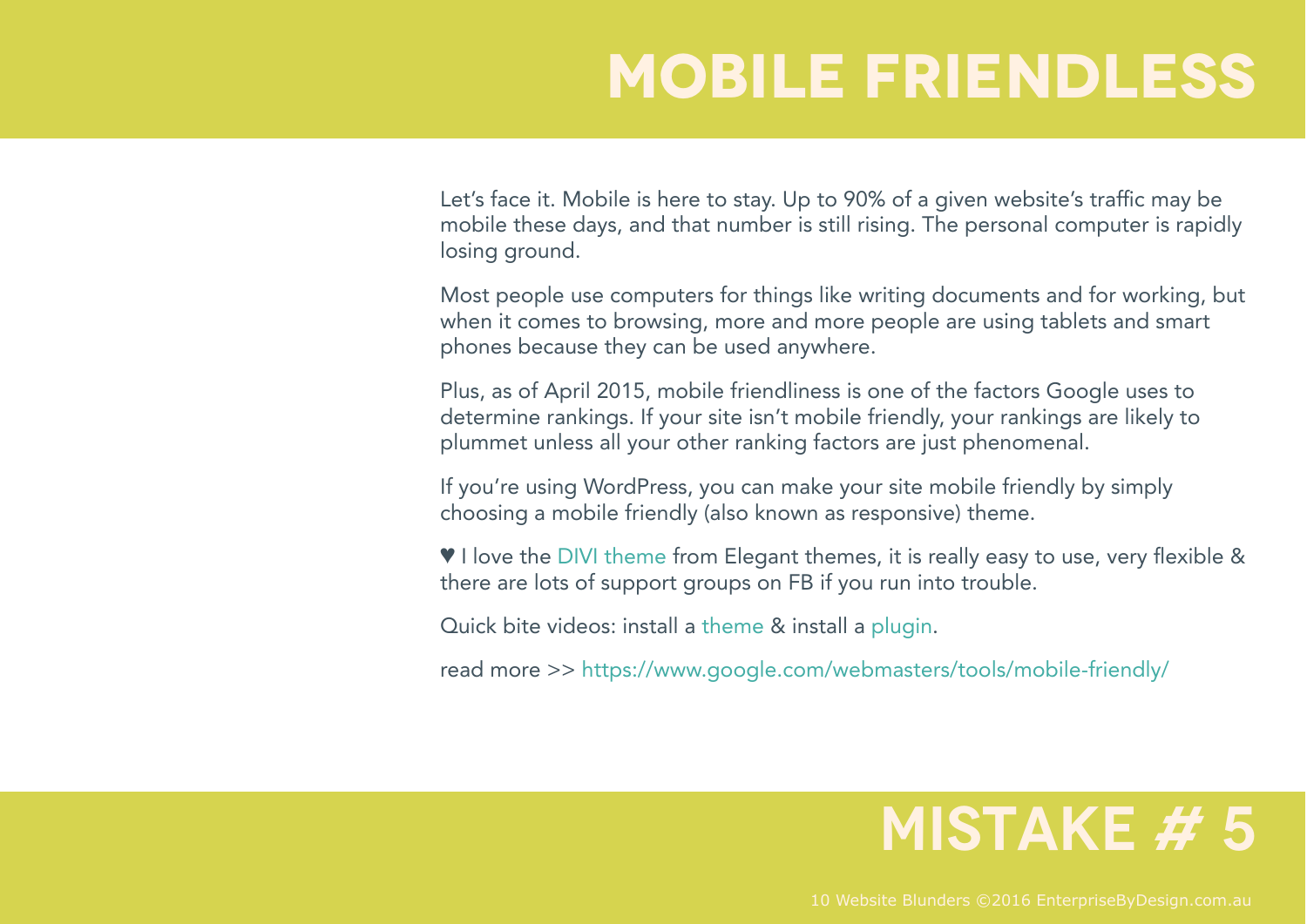## **TURN IT OFF!**

Nothing is more irritating when you're online than being startled by loud audio that you weren't expecting. This is especially true if it happens at an inopportune moment, such as when you're surfing inconspicuously at work and it's not break time, or your little one is asleep and it wakes him up, or if you're browsing somewhere you shouldn't be (like say, church or at a funeral – oops.)

Unless you have a very good reason for doing so, never automatically play audio or video on your website. Polls have shown that if a user is hit with audio or video that plays automatically, it drastically increases the chances that they will immediately leave. (This increases what is known as bounce rate, and if your bounce rate is too high, it can adversely effect your search engine rankings.)

The only time you should maybe set something to automatically play is when it's the primary focus of your page. For example, a video sales page or squeeze page might require auto-play.

Otherwise, make it so that users have to manually activate audio or video. Your users will thank you!

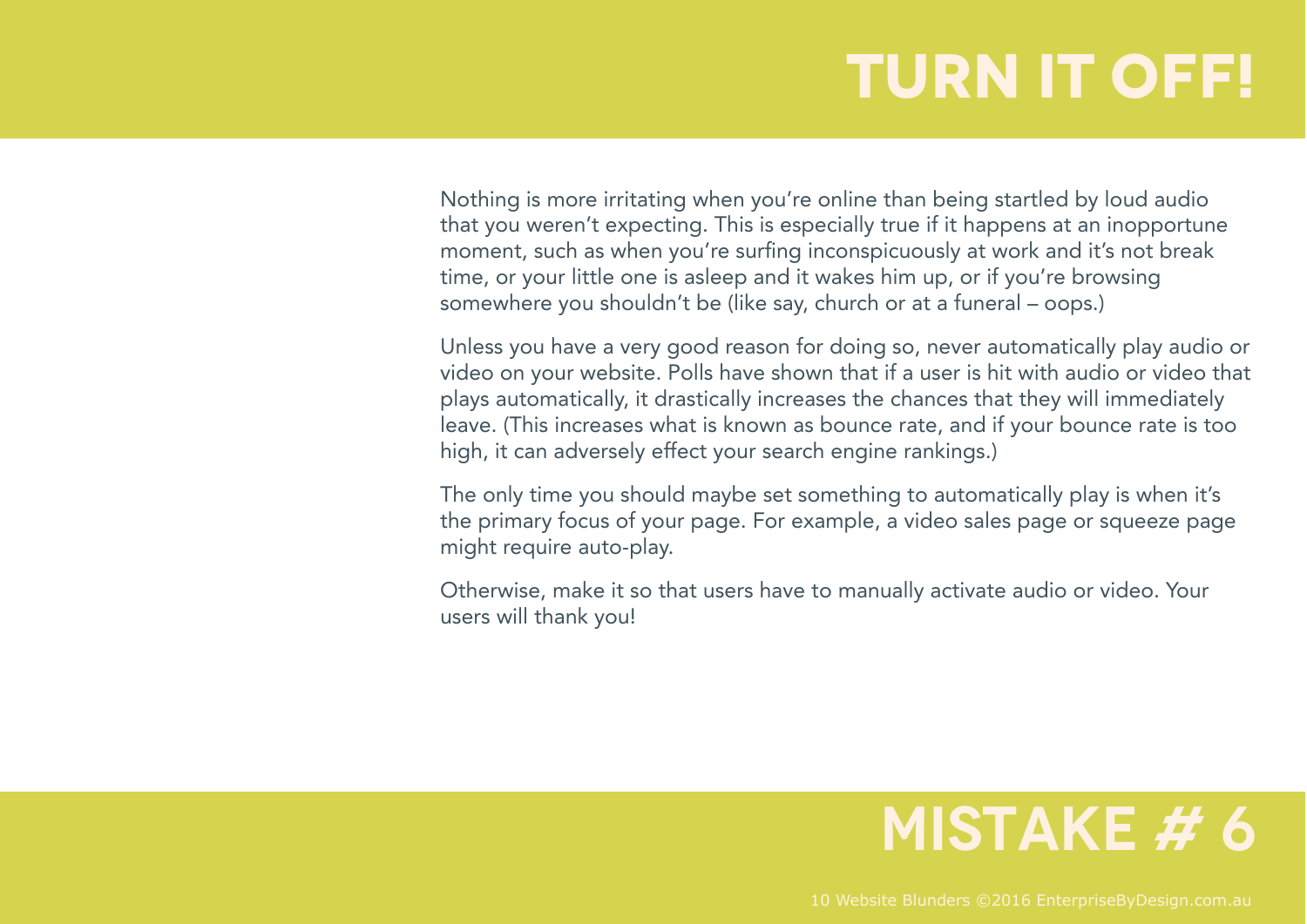## **WHERE AM I & WHERE CAN I GO?**

Navigation is one of the most critical elements of any web design. If a user can't find what they are looking for quickly, they are likely to leave just as quickly.

There are several common locations for navigation:

- Above the logo This is a good place to have links to important pages like privacy pages and contact pages.
- Below the logo This is traditionally where you can find important links to articles and other content.
- Sidebar Your sidebar is another good place to locate stuff like article categories and pages.
- Footer More links can be placed in your footer, and this is a good place to include links to pages if you haven't located those links above the logo.

If you have a large amount of content you'll also want to be sure your site has search functionality, otherwise, it becomes nearly impossible for people to find the exact content they are looking for.

If your user can't find what they want quickly they'll go somewhere they can - like your competitor!

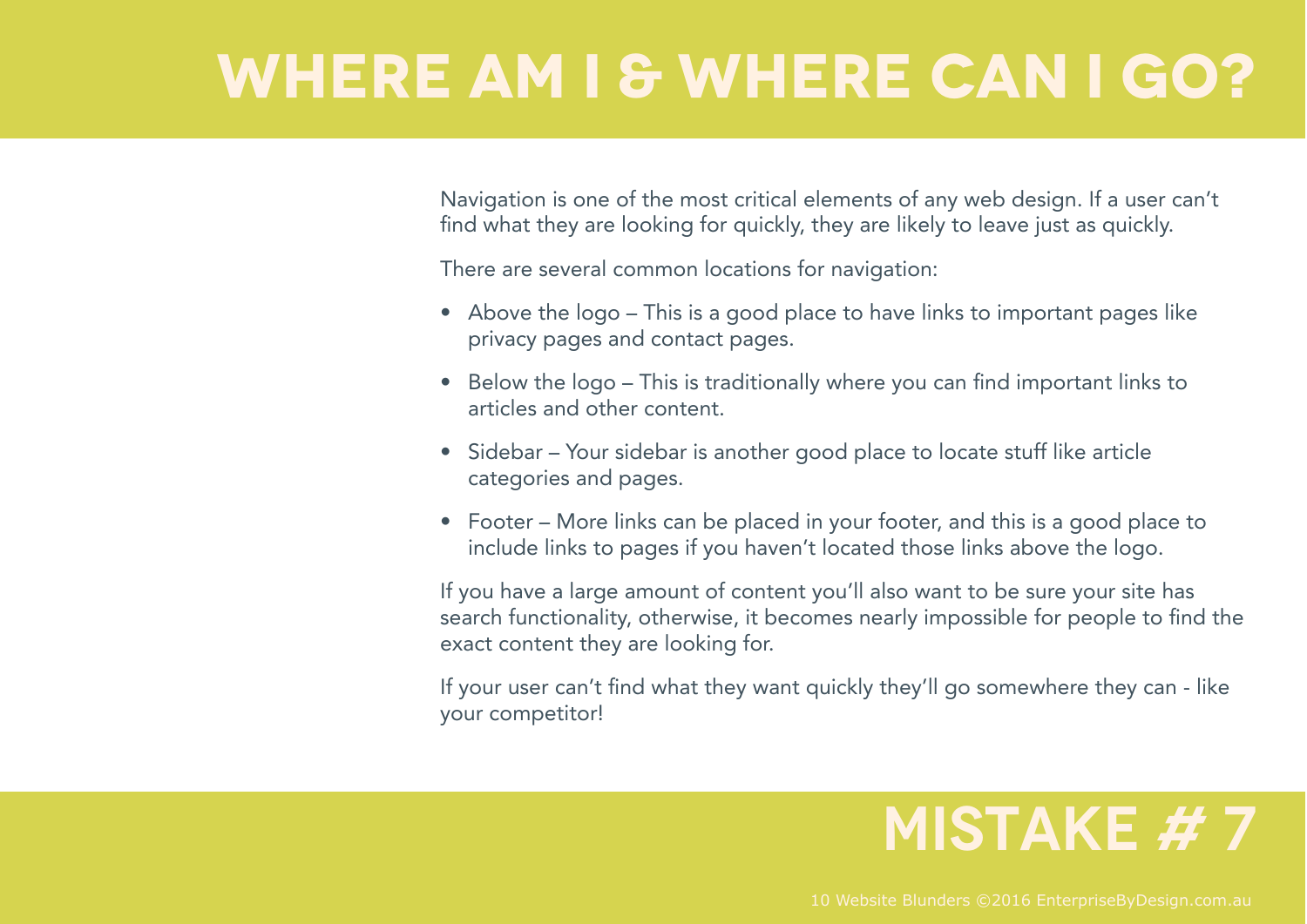## **Download NighTmare**

Years ago, it was common to need to download a piece of software (plug-in) in order to use a particular website. Things like Real Player and various web cam programs required the user to download a plug-in to run because their functionality wasn't built into browsers.

These days, with so many viruses going around that can steal your personal information or destroy your computer, people are wary of installing anything. If you require a download in order to use a function of your site, people are most likely just going to leave.

If you need functionality that you can't get from standard HTML or CSS, consider using something like HTML5 or other standard formats. If it requires something that most people don't have, you're going to lose a whole lot of traffic.

You could also use Java or JavaScript, which most browsers can use natively these days.

You can read more about HTML5 here:

>> http://www.w3schools.com/html/html5\_intro.asp

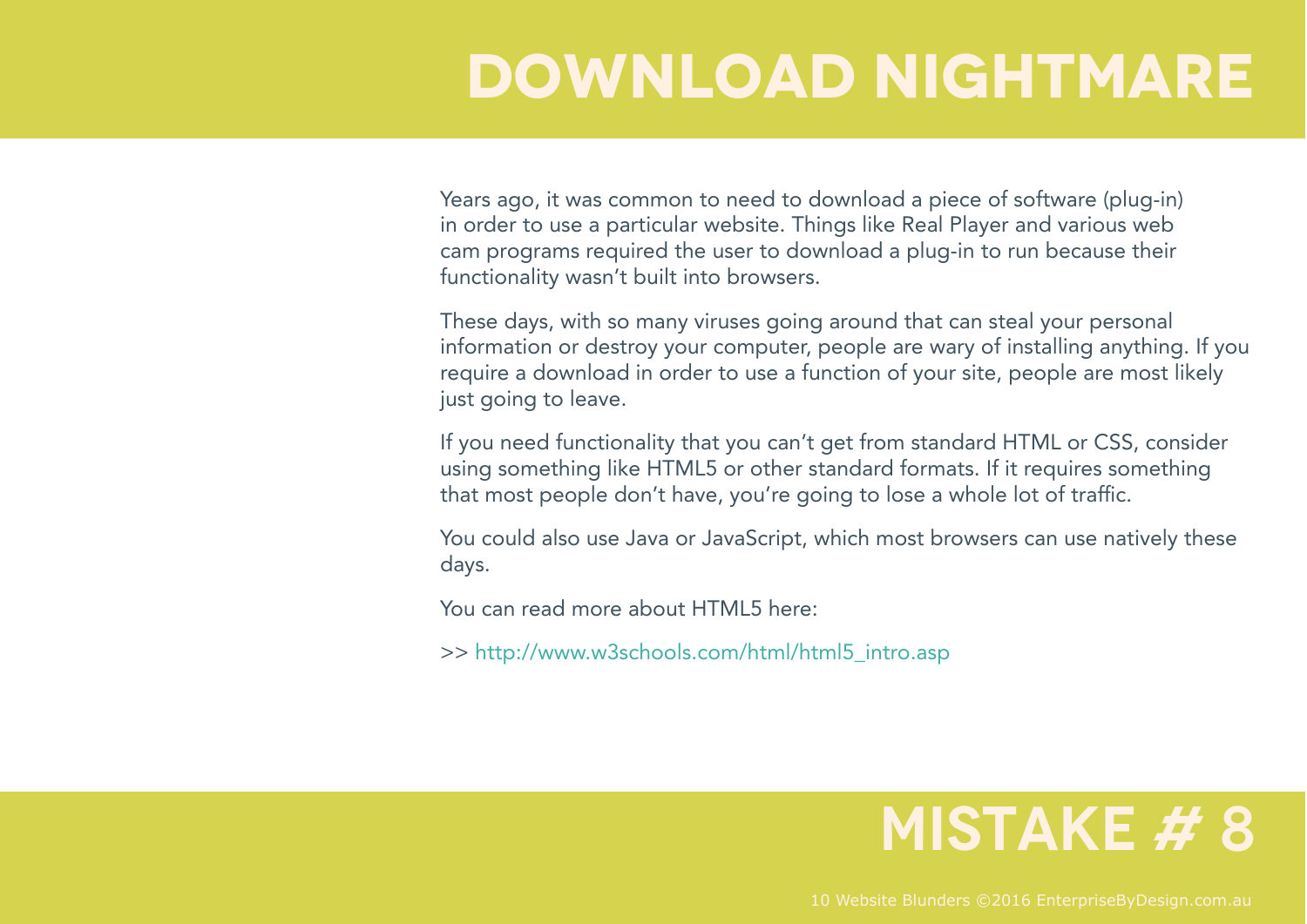### **YAWN!**

One of the biggest factors in SEO today is the speed at which your site loads. If your site is slow, you're going to rank lower than a site that is speedier if all other factors are the same, simply because Google and other search engines understand that people are impatient and will quickly get bored and leave if a site takes too long to load.

The most important things to optimize are:

- Images
- Videos

Text itself doesn't take long to load. It's the images and videos on a website that can take a very long time to load. If you're including photos in a blog post, for example, they don't need to be massive in size unless they enlarge to show important details (like infographics, for example.)

Images should generally be about 400–1000 pixels at most, and no more than about 75k.

Videos should be optimized for the smallest size possible without sacrificing quality. HD videos are great, but they take a while to load, and this could hurt your search rankings, especially if your videos are set to load and play automatically. They'll just slow down the rest of your site.

#### **MISTAKE # 9**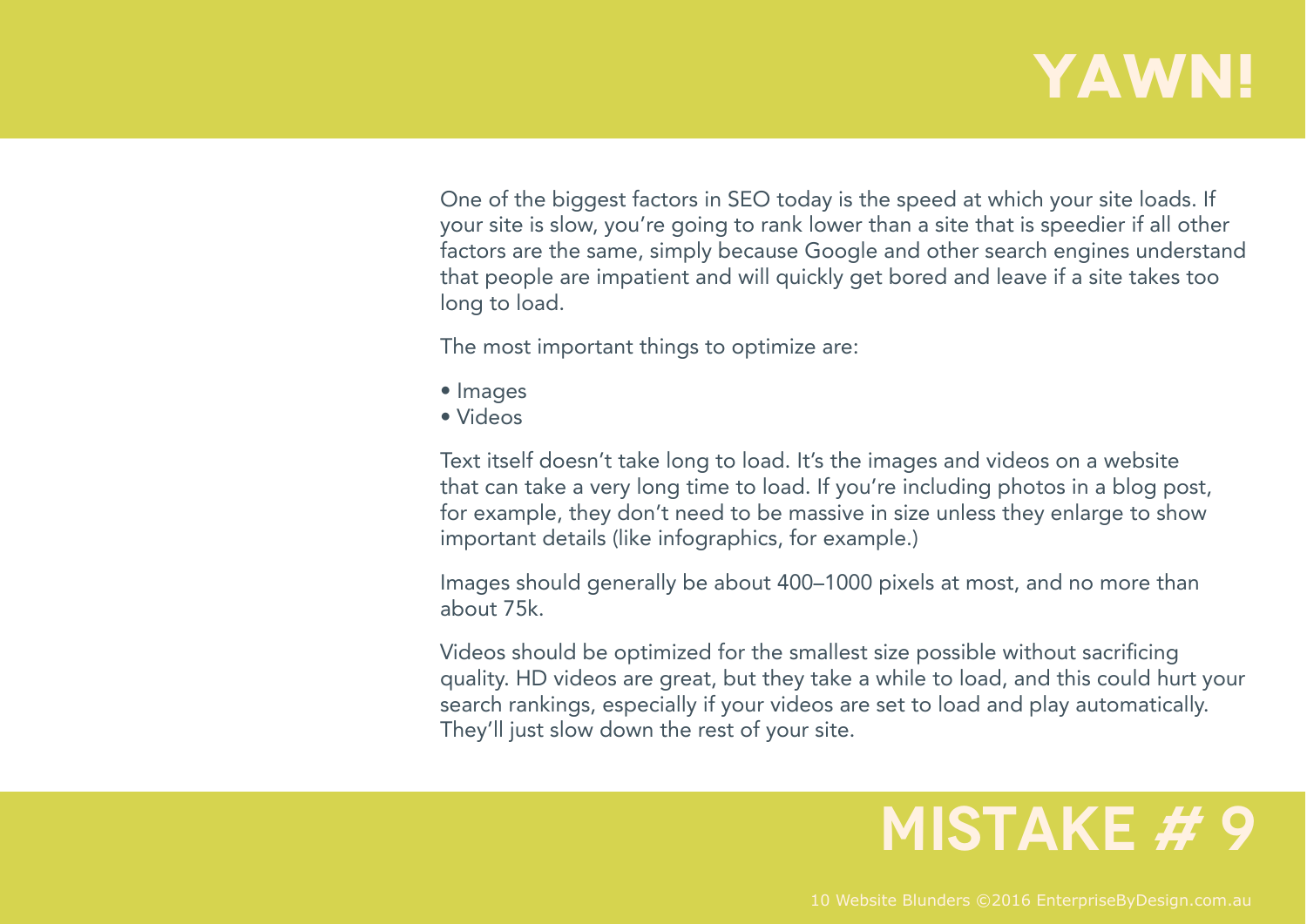## **HELLO, ARE YOU THERE?**

Lack of contact information is a red flag for a lot of people, and it's a red flag to Google. Sure, legitimate websites may not have contact information, but spammers almost never put contact information on their websites. If you have a contact page, people will trust you more.

Here are some reasons you might want to include contact information on your website:

1. It's a ranking signal for Google. Google loves to see contact information on your site, because it makes the site look more legitimate. Spammers definitely don't want to be contacted.

2. Users will trust your site more if they see you're being open and allowing people to contact you.

3. You could messages from potential advertisers who want to give you money to advertise on your site.

4. It could save you from legal issues if someone can contact you to resolve potential issues instead of having to subpoena your information and potentially sue you because they couldn't contact you to ask you to remove something you inadvertently used on your site, for example.

#### **MISTAKE # 10**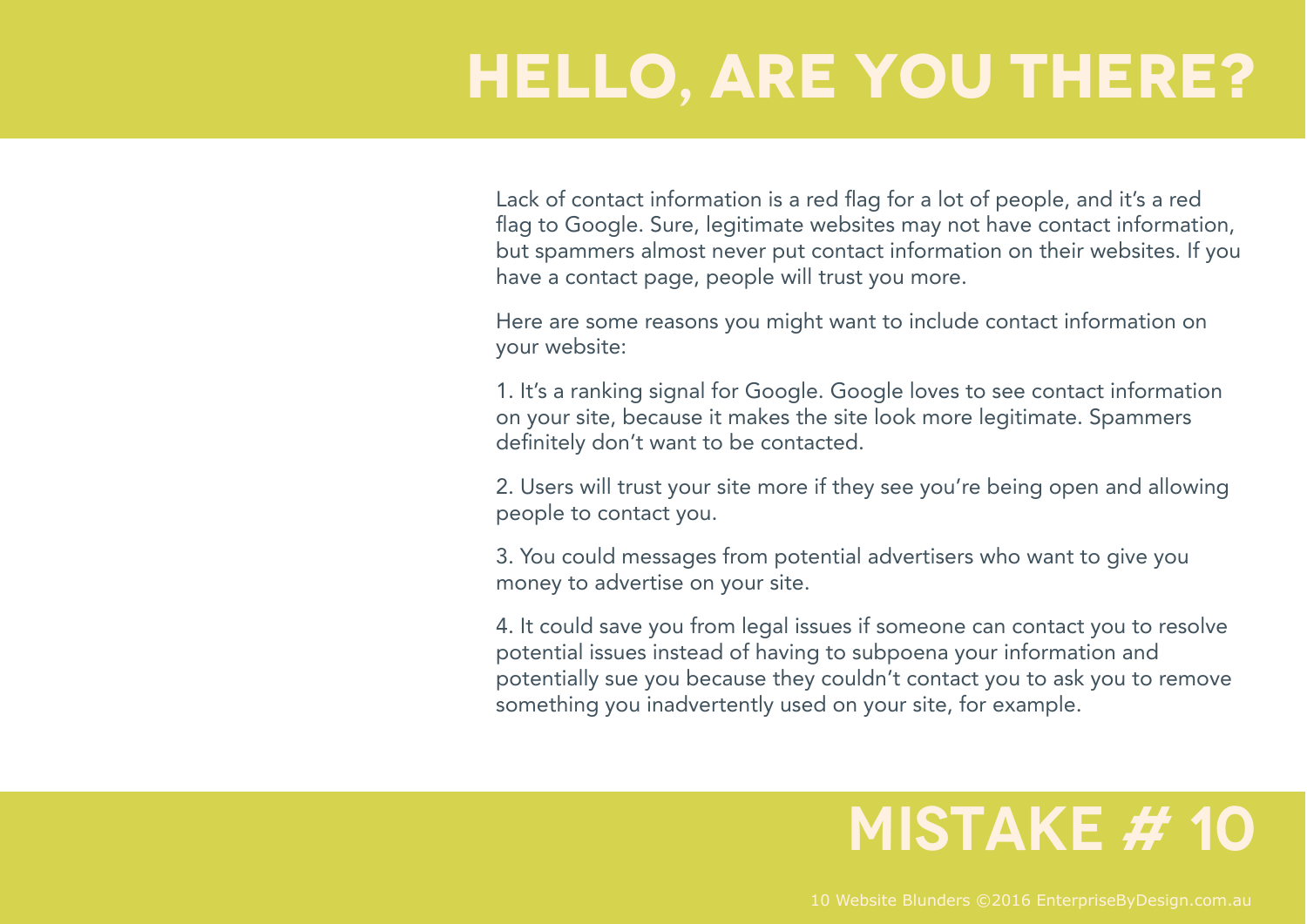Web design is largely a technical task. You have to learn how to use many different types of software, how to use scripts or program HTML or CSS, how to design graphics… there's a lot of work and a lot of knowledge required.

Even the most experienced designers can lose sight of the big picture when it comes to building websites. They may focus too much on aesthetics so that usability suffers, or vice versa. Or they may focus too much on SEO and not enough on user experience, or the other way around.

It's important to be sure you're looking at all potential aspects of design, and not focusing too much time and attention on any one factor. A harmonious design takes all factors into account equally in order to ensure the site is friendly to both users and search engines.

You might want to create a checklist with web design best practices that you should keep in mind every time work on your site. This way you can be sure you've you don't forget anything important.

Good luck with your website! If all this info makes you want to put your site on the back burner, feel free to enquire about our 'done for you' service

#### **CONCLUSION**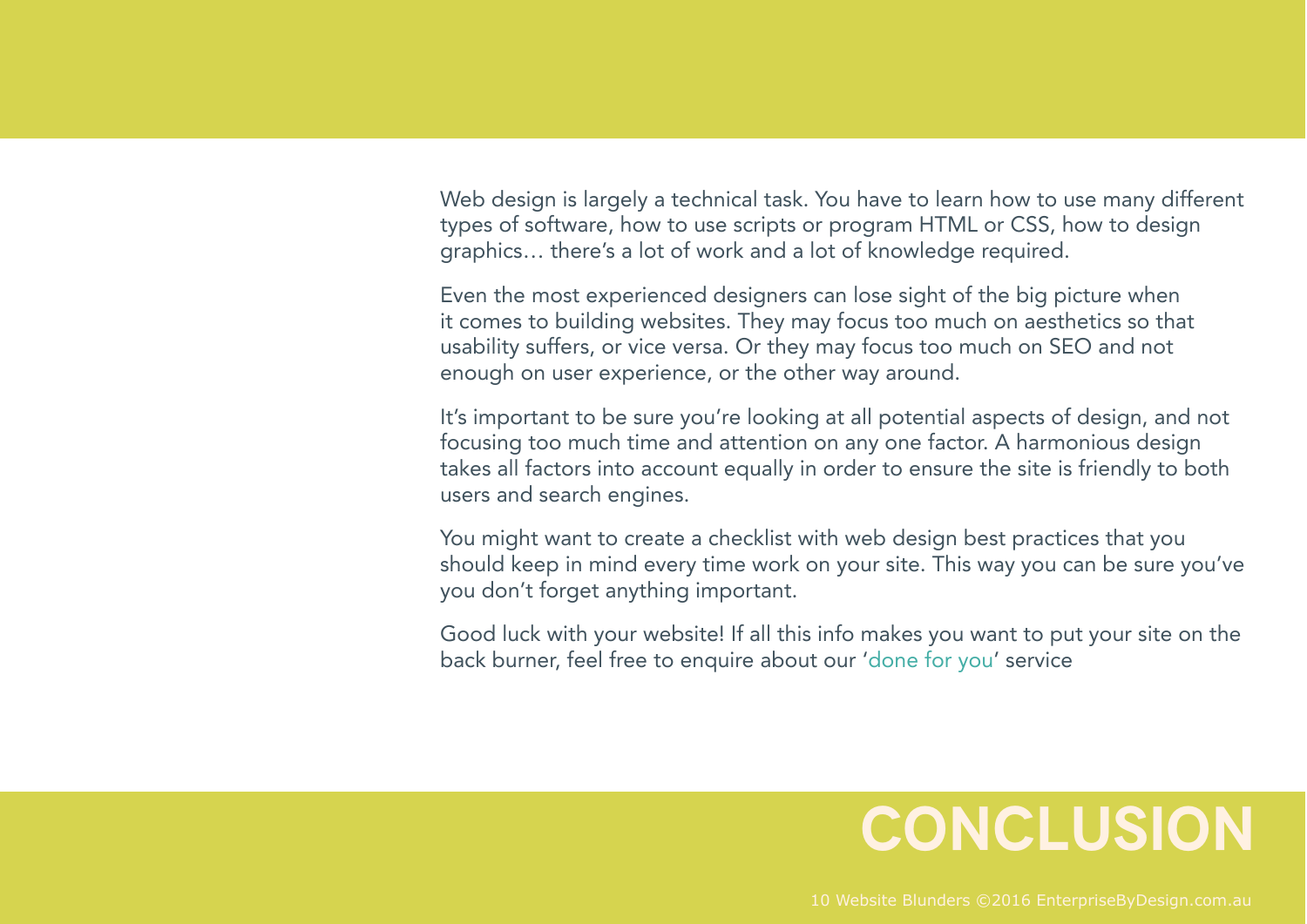If you need more help with content curation, to fill your website with great content quickly - here are some resources:

>> http://blog.hubspot.com/marketing/best-practices-effective-content-curation

>> http://www.contentcurationmarketing.com/category/tips-best-practices/

>> http://blog.hootsuite.com/beginners-guide-to-content-curation/

#### DISCLOSURE:

If you want to know which products I may earn from look for a heart ♥ immediately before or after the link.